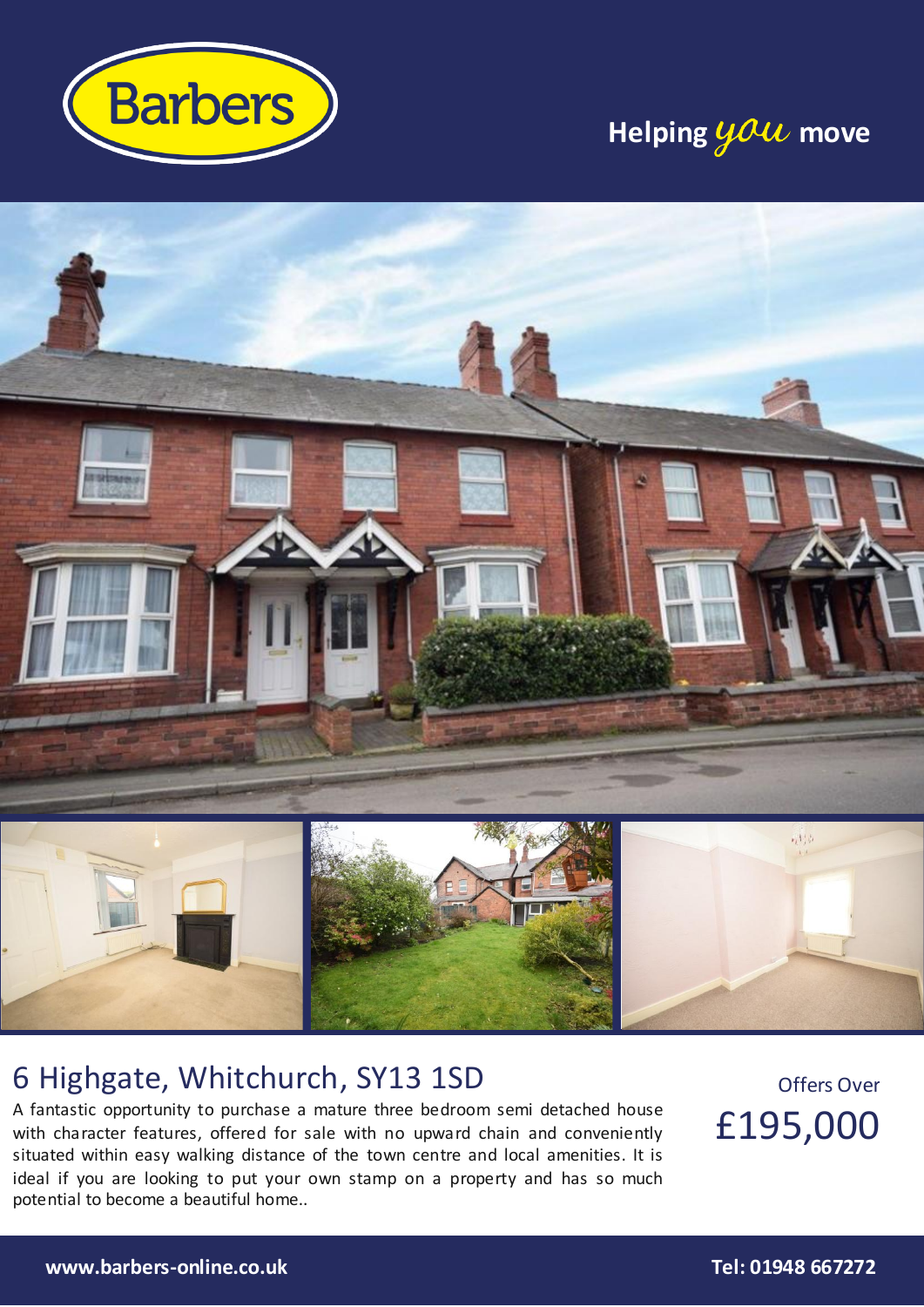### 6 Highgate, Whitchurch, SY13 1SD

# **Helping you move**

### **Overview**

- Mature Semi-Detached House
- Three Bedrooms
- No Upward Chain
- Character Features
- Two Reception Rooms
- Kitchen with pantry
- Utility Room
- Family Bathroom



This is a fantastic opportunity to purchase a mature three bedroom semi detached house with character features, offered for sale with no upward chain and conveniently situated within easy walking distance of the town centre and local amenities. It is ideal if you are looking to put your own stamp on a property and has so much potential to become a beautiful home. The deceptively spacious accommodation comprises Entrance Hall, Lounge with bay window, Dining Room, Kitchen with walk in pantry, Utility Room, WC, Three Bedrooms and a Family Bathroom. Outside, there is a rear garden mainly laid to lawn with borders of established shrubs and plants and there is also a paved rear courtyard.

#### **LOCATION**

Situated in the busy market town of Whitchurch which sits on the Shropshire/Cheshire/Clwyd borders and benefits from a variety of local independent shops, schools, three large supermarkets and other major retailers. The renowned Hill Valley Hotel, Golf & Spa is located on the outskirts of the town which offers great recreational facilities. Whitchurch train station is on a direct line between Crewe and Shrewsbury with onward connections to Manchester, London and Birmingham plus other major cities. The larger centres of Chester, Shrewsbury, Telford, Wrexham and Crewe are all within 16 to 22 miles approximately.

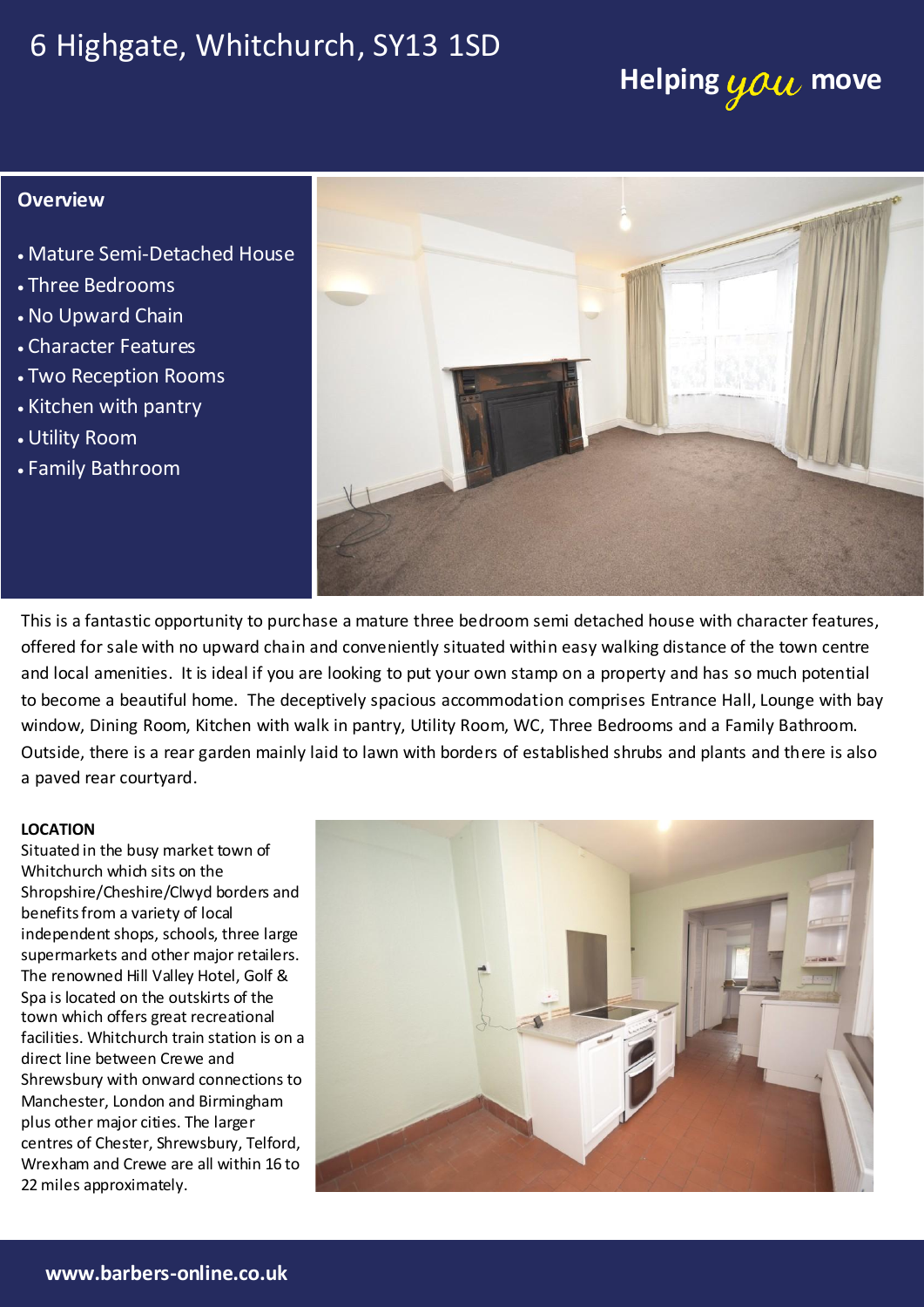## **Your Local Property Experts 01948 667272**



**TENURE** We are advised that the property is Freehold and this will be confirmed by the Vendors Solicitor during the Pre- Contract Enquiries. Vacant possession upon completion.

**SERVICES** We are advised that mains electricity, gas, water and drainage are available. Gas central heating. Barbers have not tested any apparatus, equipment, fittings etc or services to this property, so cannot confirm that they are in working order or fit for purpose. A buyer is recommended to obtain confirmation from their Surveyor or Solicitor.

**LOCAL AUTHORITY** Council tax enquiries, Revenues & Benefit, Shropshire Council, Shirehall, Shrewsbury, SY2 6ND. Tel: 0345 678 9002

**PROPERTY INFORMATION** We believe this information to be accurate, but it cannot be guaranteed. The fixtures, fittings, appliances and mains services have not been tested. If there is any point which is of particular importance please obtain professional confirmation. All measurements quoted are approximate. These particulars do not constitute a contract or part of a contract.





**VIEWING ARRANGEMENTS** By arrangement with the Agents Office at 34 High Street, Whitchurch, Shropshire, SY13 1BB: Tel: 01948 667272 or email: whitchurch@barbers-online.co.uk

**HOW TO FIND THE PROPERTY** From the town centre travel into Mill Street, at the junction turn left into Highgate and the property can be found after a short distance on the right hand side, shortly before the Alkington Road junction.

**ENERGY PERFORMANCE** The full energy performance certificate (EPC) is available for this property upon request.

**AML REGULATIONS** To ensure compliance with the latest Anti Money Laundering Regulations all intending purchasers must produce identification documents prior to the issue of sale confirmation. To avoid delays in the buying process please provide the required documents as soon as possible. We may use an online service provider to also confirm your identity. A list of acceptable ID documents is available upon request.

**METHOD OF SALE** For Sale by Private Treaty.

WH3080413042022200422